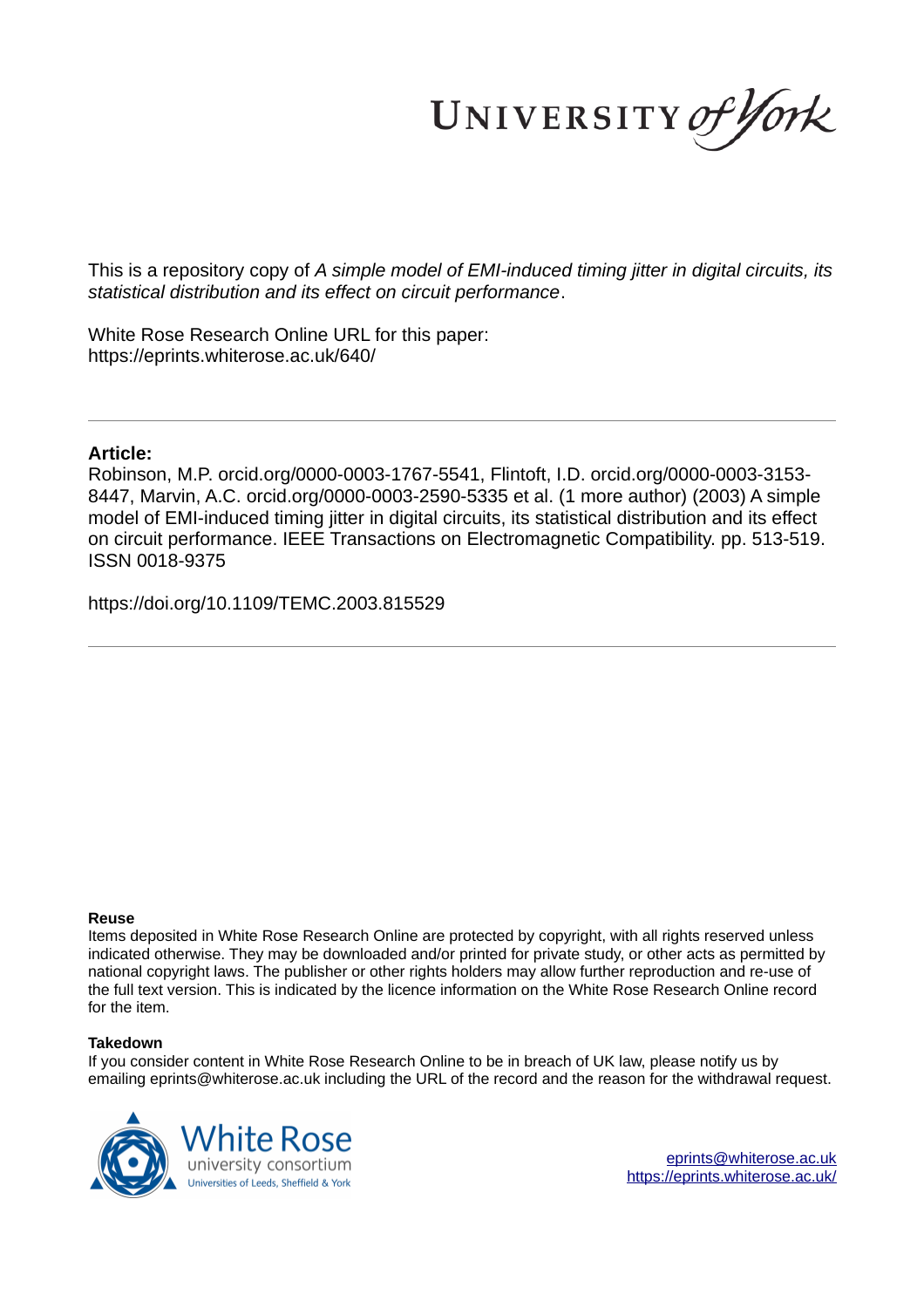# A Simple Model of EMI-Induced Timing Jitter in Digital Circuits, its Statistical Distribution and its Effect on Circuit Performance

Martin P. Robinson, Katharina Fischer, Ian D. Flintoft*, Member, IEEE*, and Andrew C. Marvin*, Member, IEEE*

*Abstract—***A simple model has been developed to characterize electromagnetic interference induced timing variations (jitter) in digital circuits. The model is based on measurable switching parameters of logic gates, and requires no knowledge of the internal workings of a device. It correctly predicts not only the dependence of jitter on the amplitude, modulation depth and frequency of the interfering signal, but also its statistical distribution. The model has been used to calculate the immunity level and bit error rate of a synchronous digital circuit subjected to radio frequency interference, and to compare the electromagnetic compatibility performance of fast and slow logic devices in such a circuit.**

*Index Terms—***Digital circuits, immunity, jitter, radio frequency interference (RFI), statistical distribution, timing delays.**

#### I. INTRODUCTION

**ELECTROMAGNETIC** interference (EMI) can cause<br>effect is known as EMI-induced jitter, and can occur at threat LECTROMAGNETIC interference (EMI) can cause random variations in the timing of digital circuits. This levels that are too low to lead to false switching [1], [2]. It is observed at all levels of integration up to very-large-scale-integration (VLSI) circuits [3]. Chappel and Zaky have proposed defining a *delay margin* that will help determine whether the jitter violates the timing constraints of a particular circuit [4].

Jitter is becoming increasingly important in the design of logic circuits as a result of rising clock frequencies, and a level of 'intrinsic' jitter (due both to deterministic effects in the link between transmitter and receiver and to stochastic effects within a digital device) exists even in the absence of EMI. We have recently shown that EMI-induced jitter correlates with the levels of cross-modulation products that are re-emitted when a digital circuit is subjected to a radiated threat field—behavior which enables us to tell which digital subsystems are affected by the interference, and to predict when circuit failure is imminent [5].

It would be useful to be able to predict the levels of jitter, and researchers have modeled the susceptibility of logic devices to EMI using circuit analysis tools such as SPICE [1], [6], [7]. Although these can give accurate results, they may be complicated to set up and SPICE simulations sometimes require knowledge of the internal workings of devices that manufacturers are unwilling to supply [8]. Our approach has therefore been to



Fig. 1. Simple theory of RFI-induced jitter.

concentrate on "intermediate level tools": analytical or empirical design methods that are sufficiently accurate to be useful, while being simple enough to use at an early stage in the design process.

In this paper, we take a simple model of jitter that we have previously described [9], and show how the addition of an extra element, a low-pass filter, leads to improved predictions of both the level and the statistical distribution of timing variations. We then go on to investigate how such variations can lead to failure in a real circuit, and consider the relative merit of implementing the circuit with fast or slow logic families.

#### II. SIMPLE THEORY OF JITTER

Consider a nominally square-wave signal being passed between two logic inverters in a digital circuit. If some small amount of radio frequency interference (RFI) is coupled into the circuit then we begin by assuming that the signal at the input to the second gate is the sum of the logic waveform and the RFI.

Fig. 1 shows how this can lead to timing variations. If the instantaneous value of the RFI is positive at the moment of switching, then the input signal will cross the logic threshold a little earlier than usual, while if the RFI is negative, the switching will occur later. If there is no fixed phase relationship between the system clock and the interference, there will be a random distribution of switching times, whose envelope we can define as the level of jitter.

By further assuming the logic waveform to be trapezoidal, we can predict the jitter induced in a logic device with rise time  $\tau_r$ and switching amplitude  $A$ . If the threat waveform is a modulated sine wave of root-mean-square voltage  $V_{\text{RFI}}$  and modulation depth  $m$ , then the peak-to-peak threat signal is

$$
V_{\rm pp} = 2\sqrt{2(1+m)V_{\rm RFI}}.
$$
 (1)

Manuscript received October 8, 2001; revised May 20, 2003.

M. P. Robinson, I. D. Flintoft, and A. C. Marvin are with the Department of Electronics, University of York, York YO10 5DD, U.K. (e-mail mpr@ohm.york.ac.uk).

K. Fischer is with the Institut für Grundlagen der Elektrotechnik und Meßtechnik, University of Hanover, Hanover D-30060, Germany.

Digital Object Identifier 10.1109/TEMC.2003.815529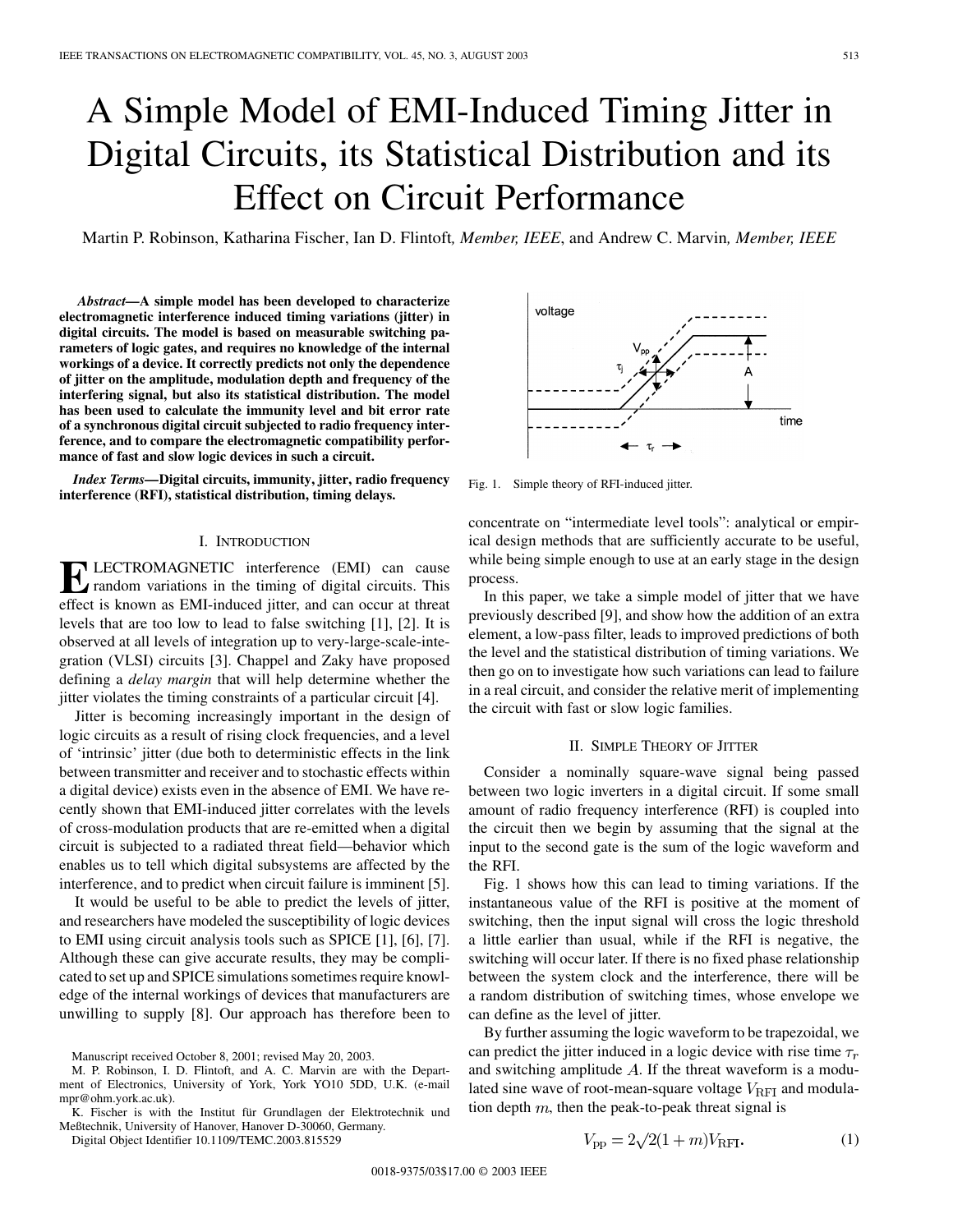To obtain the maximum variation in delay, i.e, the jitter, we multiply this by the rate of change of the signal during the transition, i.e, by  $\tau_r/A$ , giving

$$
\tau_{\mathbf{j}} = 2\sqrt{2}(1+m)V_{\rm RFI}\frac{\tau_{\rm r}}{A}.\tag{2}
$$

We have shown previously that this theory gives reasonable agreement with measurements for six different families of logic devices at threat frequencies of up to 100 MHz [9].

The simple theory outlined above assumes that the level of RFI is constant over the switching time of the gate. This assumption is valid if the period of the RFI is large compared to  $\tau_r$ , and is likely to become untenable as the threat frequency increases. Indeed, we do see two discrepancies with measurements.

- 1) The observed level of jitter is not independent of threat frequency as the simple theory suggests.
- 2) The statistical distribution of timing variations is not symmetrical as might be expected from the theory.

Before explaining how the simple theory can be modified to account for these effects, it is first necessary to consider the statistical distribution of a modulated sine wave.

# *A. Statistical Distribution of the EMI*

According to the simple theory outlined above, the changes in signal amplitude are converted to changes in timing by the rising (or falling) edge of the pulse. The statistical distribution of the timing variations can therefore be obtained from the probability density function (PDF) of the RFI. This is simply the likelihood of the RFI having some value  $x$  at a randomly chosen time. If the threat waveform is an unmodulated sine wave of unit amplitude, then, the PDF is obtained by differentiating the function  $\sin^{-1}(x)$  and normalizing so that the integral of the PDF is unity. This gives

$$
p(x) = \frac{1}{\pi\sqrt{1 - x^2}}, \qquad \text{for} \quad |x| < 1. \tag{3}
$$

This is illustrated in Fig. 2, where the peaks in the PDF occur because the sinusoidal waveform spends more time near its extremities than at the centre.

If the threat waveform is now amplitude modulated with another sine wave, the PDF is less straightforward to calculate. However, we may consider the PDF as a weighted average over all possible values of amplitude between  $1-m$  and  $1+m$  [which themselves have distribution similar in form to that of (3)]. By integrating these low-frequency PDFs, we obtain the following expression for the amplitude-modulated RFI:

$$
p(x) = \int_{\max(|x|, 1-m)}^{1+m} \frac{dA}{\sqrt{(A^2 - x^2) (m^2 - [A - 1]^2)}},
$$
for  $|x| < 1 + m$  (4)

which, although not soluble analytically, can be evaluated numerically, giving PDFs such as those shown in Fig. 3, for various values of  $m$ .

Note the symmetry of the distribution, and the way that the range widens but the two peaks move closer together as the modulation depth increases.



PDF of an unmodulated sine wave.



Fig. 3. PDFs for amplitude-modulated sine waves of various modulation depths m.

We may briefly consider other forms of modulation. Frequency modulation and phase modulation should give the same PDF as an unmodulated sine wave, because the PDF does not depend on carrier frequency or phase. For pulse modulation, the PDF will have the same (unmodulated) form when the modulation is "on," but will be a delta function at  $x = 0$  when the modulation is "off," the combined PDF being a weighted average depending on the duty cycle. Other types of interference such as Gaussian noise are not considered here but could be the subject of further research.

### III. MEASUREMENTS

Simple digital circuits were used to investigate the envelope and the distribution of timing variations. Previous work had indicated that although jitter could be induced by applying RFI to any of the pins of a logic integrated circuit (IC), the greatest levels were seen when it was applied directly to the track connecting the output of one gate to the input of the next [9]. Fig. 4 shows a typical test circuit. RFI was applied in one of two ways: by coupling to a particular point in the circuit using a purposebuilt injection circuit, or by irradiation of the circuit board in an anechoic chamber.

The injection circuit is shown in Fig. 5. The 3:1 transformer matches the 50- $\Omega$  threat source (a signal generator and amplifier) to the 5.6- $\Omega$  resistor. When plugged into the test circuit, it acts as an isolated RF source with an impedance of a few ohms.

To allow the signals on the test circuit to be monitored while the board was irradiated, digital optical-fiber links were connected to each IC. These have an intrinsic jitter of between 1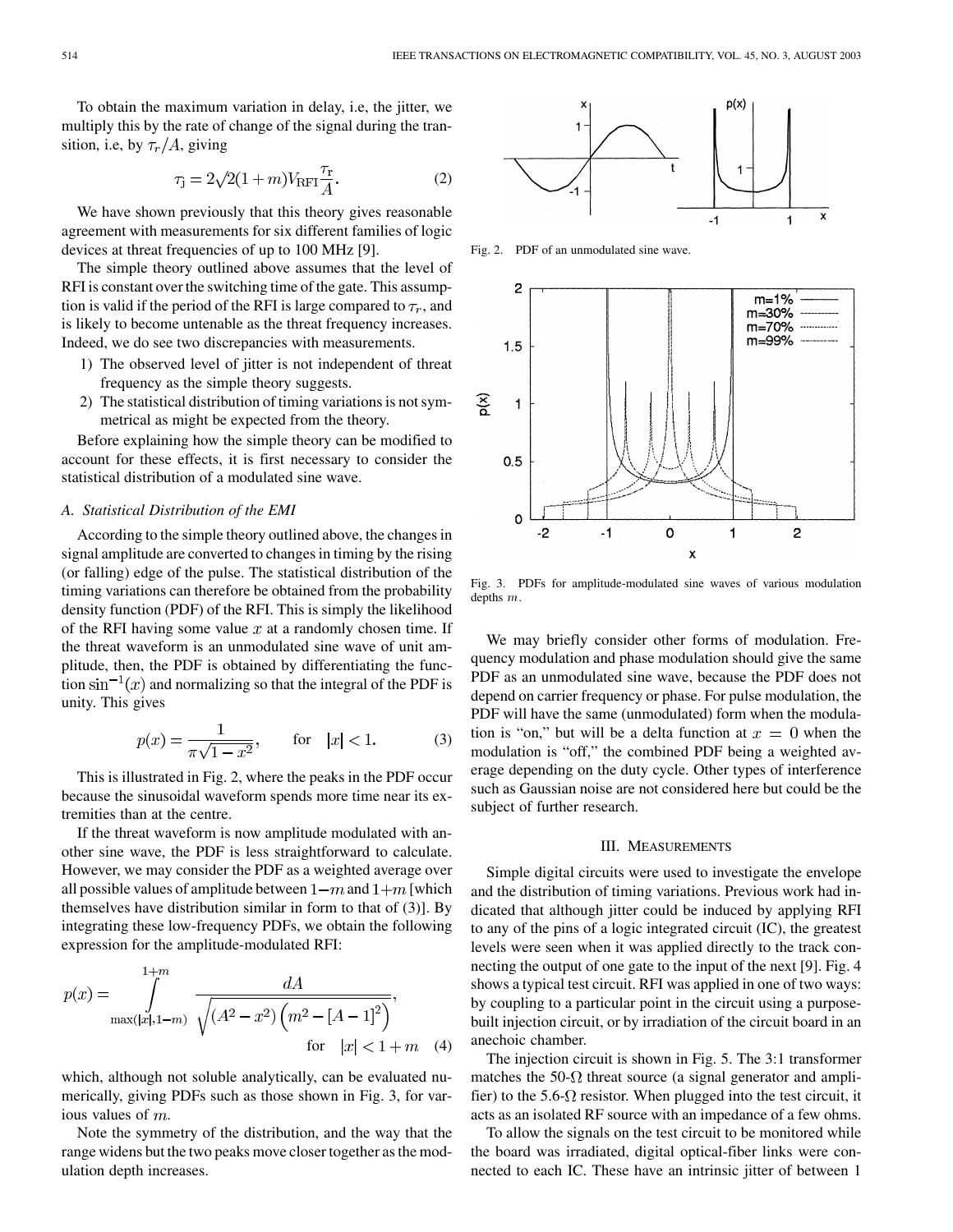

Fig. 4. Jitter test circuit.



Fig. 5. RF injection circuit.



Fig. 6. Delay parameters obtained from the oscilloscope.

and 2 ns, which has an approximately Gaussian distribution, and which limits the lowest levels of jitter that can be measured.

The signals at various points in the circuit were displayed on a Tektronix TDS540 digital storage oscilloscope. This was interfaced to a computer, enabling us to acquire a large number of waveforms for statistical analysis. Fig. 6 shows how the jitter can be obtained as the difference between maximum and minimum delays.

Fig. 7 shows the variation of jitter with injected RFI voltage, measured at seven frequencies. The variation becomes nonlinear as the level of RFI increases, although the deviation from linearity is different for the high and low threat frequencies. Each curve stops at the point where the circuit fails as a result of false switching. At the higher frequencies, we see less induced jitter and higher immunity, an effect not predicted by the simple theory. This variation of jitter with frequency was also noted by Laurin *et al.* [2].

The statistical distribution of delay variations is shown in Fig. 8 for four different values of modulation depth (modulation frequency 1 kHz). There are peaks in the distribution whose positions are well predicted by the simple model. The peaks are



Fig. 7. Measured variation of jitter with threat level and frequency.



Fig. 8. Measured distributions of delay times for four different modulation depths of interfering RF signal.



Fig. 9. Improved model for jitter including low-pass filtering.

not as sharp as those seen in Fig. 3, but this can be explained by considering the observed distribution as a convolution of the RFI-induced jitter with the intrinsic jitter of the measurement system. The distribution also shows some asymmetry, which becomes more pronounced as the threat level increases, and is not predicted by the simple theory.

#### IV. MODIFIED THEORY OF JITTER

We have seen that the simple theory fails to predict the reduction in jitter as the frequency of the RFI increases. It is also known that the immunity of logic devices to impulsive noise increases as the width of the pulse decreases. To account for this behavior, we have enhanced the theoretical model by introducing a low-pass filter element.

For convenience, we have implemented the modified theory using the program MATLAB [10], as illustrated in Fig. 9. In a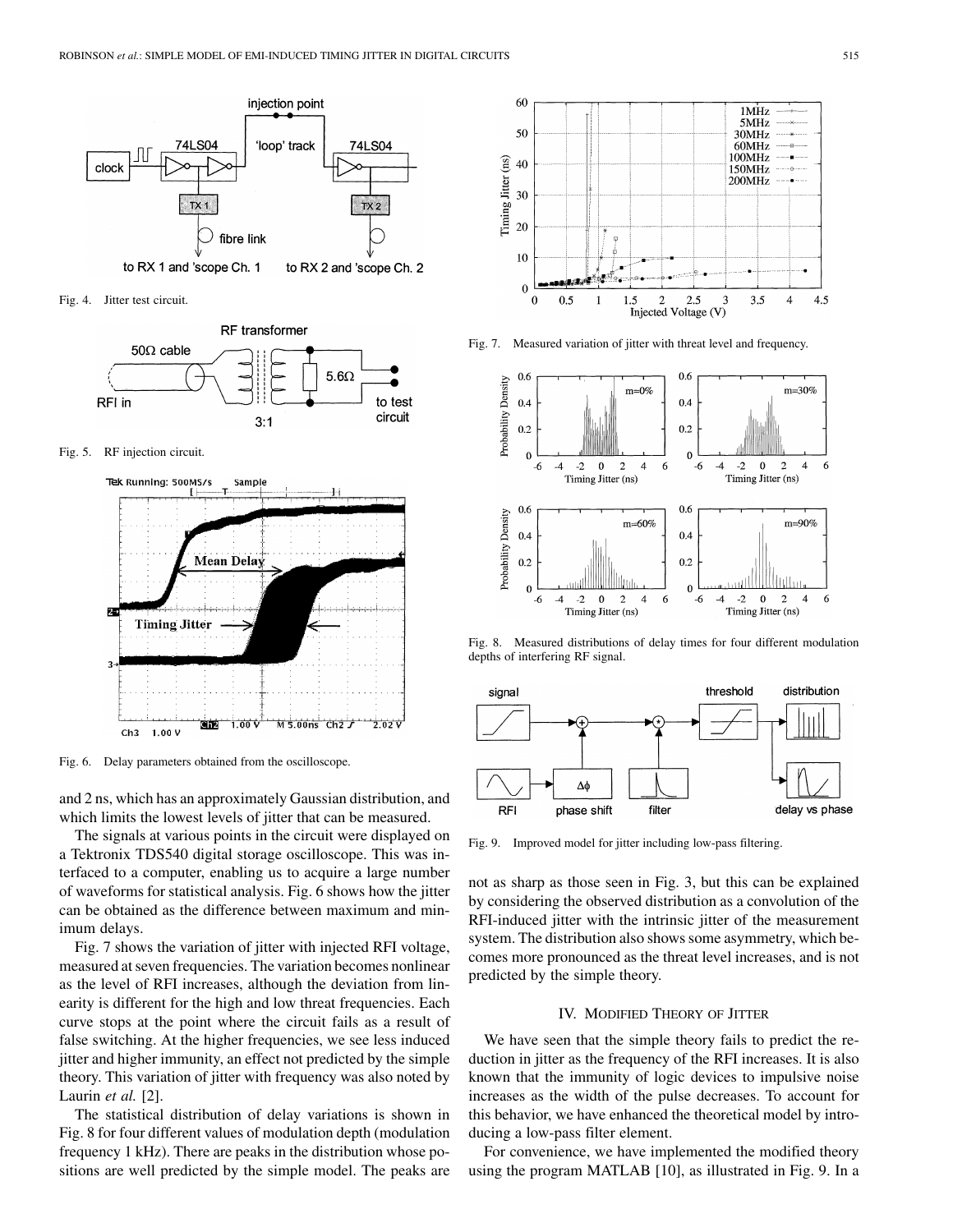$0.15$ 

 $0.1$ 

0.05

 $\mathbf 0$ 

-3

-2

Fig. 10. Variation of jitter with threat level and frequency, as predicted by the modified theory.

practical situation, the phase of the RFI will generally be uncorrelated with the logic signal. Rather than choosing random values for the phase, we introduce a phase-shift block into the model and vary the phase in small steps from 0 to  $2\pi$ . As before, the logic waveform is modeled in the time domain as a trapezoid. At each phase step, the RFI and logic waveforms are added, and the low-pass filtering is achieved by convolving the resulting waveform with the transfer function of the filter. This function is a decaying exponential  $(1/\tau_{\text{filt}}) \exp(-t/\tau_{\text{filt}})$ for  $t \geq 0$ , where  $\tau_{\text{filt}}$  is the time constant of the filter. The propagation delay is then obtained from the time at which the filtered waveform crosses the logic threshold. After the phase-stepping is completed, the jitter is calculated as the difference between maximum and minimum delay, and the individual results can conveniently be presented either as a plot of delay versus the phase of the RFI, or as a statistical distribution of delay times.

Fig. 10 shows the calculated variation of jitter with threat voltage at several threat frequencies. The model used a rise time of 12 ns and a switching amplitude of 3.5 V. At present, the time constant of the low-pass filter  $\tau_{\text{filt}}$  is determined empirically and a value of 4 ns (equal to a third of the rise time) was chosen to give the best fit to the measured data. Eventually, we hope either to be able to relate  $\tau_{\text{filt}}$  to measurable switching parameters of a device, or to provide values of  $\tau_{\text{filt}}$  for each available logic family. Faster logic families are expected to have shorter time constants. The plots in Fig. 10 end at the point where the RF amplitude would exceed the switching threshold, leading to static failure. A comparison of these plots with those in Fig. 7, shows that the modified theory successfully models the essential features of the variation of jitter with both amplitude and frequency of the RFI. There are discrepancies which may be due either to the presence of intrinsic jitter or to the fact that the logic waveform is not a perfect trapezoid. Nevertheless, the reduction in induced jitter with EMI frequency, and also the changes in the *gradients* of the plots with increasing EMI amplitude, are well predicted by the model.

Fig. 11 shows the statistical distribution of delay times as predicted by the modified theory. The threat signal was an unmodulated sine wave with an amplitude of 1.2 V. The calculated dis-

Fig. 11. Calculated distribution of delay times, showing asymmetry.

 $-1$ 

 $\mathbf 0$ 

jitter (ns)

1

 $\overline{2}$ 

3

tribution is now asymmetric, because the filtered waveform is no longer linear (trapezoidal) as in Fig. 1. Increasing the level of RFI in the model increased the asymmetry of the distribution, again corresponding to our observations (Fig. 8).

The new model can also characterize the immunity of logic gates to impulsive (transient) noise. The dynamic immunity may be defined as the smallest pulse of a given width that will make the gate switch. If the input is a square pulse of width  $\tau_w$  and amplitude  $A$ , then the voltage after filtering will reach a maximum value of  $A[1 - \exp(-\tau_w/\tau_{\text{filt}})]$ , before decaying exponentially to zero. On the assumption that interference will only be propagated when this maximum value exceeds the logic threshold  $V_{\text{thresh}}$ , the dynamic immunity will be given by

$$
V_{\text{im}} = \frac{V_{\text{thresh}}}{1 - \exp\left(\frac{-\tau_w}{\tau_{\text{fit}}}\right)}.\tag{5}
$$

Fig. 12 shows the calculated immunity as a function of pulse width. The model predicts that for shorter pulses, a greater amplitude is needed to cause switching, corresponding to the behavior observed in real logic devices [11].

### V. EFFECT OF JITTER ON CIRCUIT PERFORMANCE

Can jitter lead to circuit failure? The effects of jitter will depend on the timing constraints of a particular circuit, and it may be that static failure (i.e, bit errors) occurs before the jitter becomes large enough to create problems. However we have constructed a simple circuit that does fail as a result of jitter, and this is shown in Fig. 13.

In normal operation, the propagation delays in the two branches will be closely matched, the two inputs to the exclusive-or (XOR) gate will be the same, and so the output will always be zero. However, any change in propagation delay in one branch will lead to the inputs' being different for a moment, and the appearance of a short pulse or 'glitch' at the output. We shall define 'circuit failure' as occurring when the amplitude of this glitch is greater than the switching threshold.

As expected, injecting sufficient RFI into one branch of the "XOR" circuit did cause glitches to appear at the output. Two aspects of this behavior will now be considered: the immunity

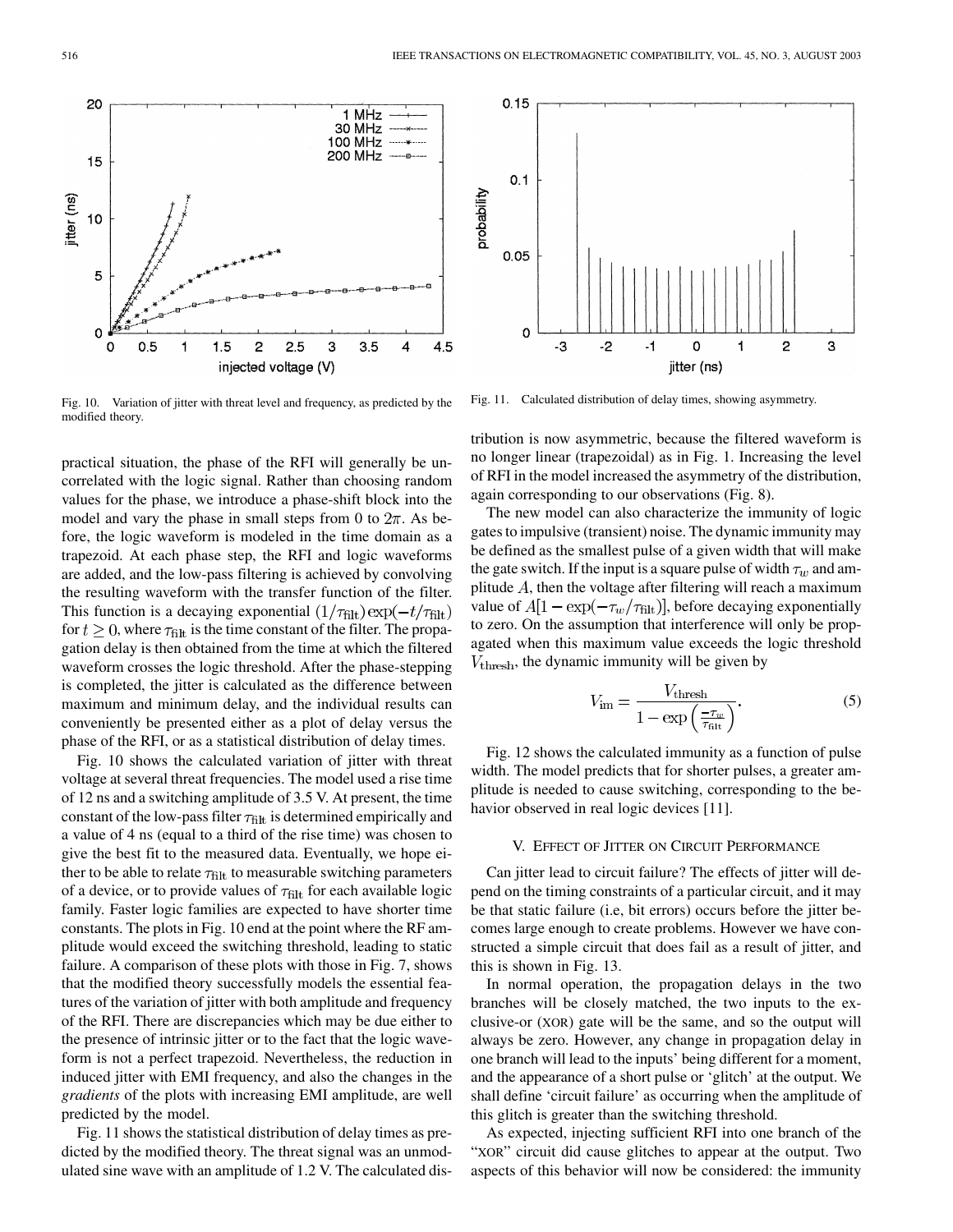

Fig. 12. Calculated immunity of a logic gate to impulsive noise.



Fig. 13. "XOR " circuit for demonstrating effects of jitter.

level of the circuit, and the bit error rate observed once this level has been exceeded.

#### *A. Immunity Level of 'XOR' Circuit*

Let us initially consider the case where the time period of the RFI is long compared to the rise and fall times of the logic gate, rendering the low-pass filter unnecessary, and allowing us to use the simple theory of Section II. Let us assume that to get a glitch from the output, the difference in timing of the inputs must be great enough to allow the output to rise to the logic threshold. For a trapezoidal waveform, the greatest allowable difference in times is then  $V_{\text{thresh}} \tau_r / A$ .

The simple theory predicts a symmetrical distribution of timing delays, and a maximum change in delay of  $\tau_i/2$ . Equating the two times, and substituting (2) gives

$$
V_{\rm im} = \frac{V_{\rm thresh}}{\sqrt{2}(1+m)}.\tag{6}
$$

Interestingly, this predicts that the immunity of the circuit will be independent of all switching parameters except for the logic threshold.

To test this prediction, the immunity of the circuit was measured by increasing the RFI in steps of 0.1 dB, until the output was able to trigger an oscilloscope at the switching threshold. The circuit was implemented using eight different logic families, with maximum operating frequencies ranging from less than 10 MHz for 4000B CMOS, to nearly 200 MHz for 74ACT. Table I shows the logic thresholds [12] and the predicted and measured immunity to 80% modulated RFI,

| TABLE I                          |  |  |  |  |  |
|----------------------------------|--|--|--|--|--|
| IMMUNITY OF "XOR" CIRCUIT TO 80% |  |  |  |  |  |
| AMPLITUDE-MODULATED RFI          |  |  |  |  |  |

| logic family | threshold $(V)$ | immunity $(V)$ |          |
|--------------|-----------------|----------------|----------|
|              |                 | calculated     | observed |
| 4000B        | 2.5             | 0.98           | 0.75     |
| 74HC         | 2.2             | 0.86           | 0.68     |
| <b>74AC</b>  | 2.2             | 0.86           | 0.67     |
| 74HCT        | 1.4             | 0.55           | 0.36     |
| 74ACT        | 1.4             | 0.55           | 0.46     |
| 74LS (i)     | 1.4             | 0.55           | 0.40     |
| 74LS (ii)    | 1.4             | 0.55           | 0.48     |
| 74ALS (i)    | 1.4             | 0.55           | 0.59     |
| 74ALS (ii)   | 1.4             | 0.55           | 0.34     |
| 74F          | 1.4             | 0.55           | 0.56     |

for the various types of logic. The "observed" values are the mean of measurements made by injecting RFI into the upper and lower branches of the circuit in Fig. 13. The two sets of data presented for 74LS and 74ALS refer to measurements performed on devices from different manufacturers. The interference frequency was 30 MHz for all logic families except 4000B, where it was 3 MHz.

The agreement is good, considering the simplicity of the model. As predicted, the differences in immunity are much less than the differences in the switching parameters of the different logic types.

## *B. Bit Error Rate of "XOR" Circuit*

Once the RFI has reached the threshold of immunity, errors in the form of glitches will begin to appear at the circuit's output. However, not every switching transition will have its timing altered sufficiently to produce a glitch. To calculate the frequency of errors, we can refer to the statistical distribution of timing delays discussed in Section II-A.

Fig. 14 shows the PDF for the instantaneous value of amplitude-modulated, sinusoidal RFI. To create an error, the magnitude of the voltage must exceed the immunity level  $V_{\text{im}}$ , and the rate of errors is therefore proportional to the area of the shaded regions in Fig. 14.

As can be seen from Fig. 3, changing the modulation depth  $m$  alters the shape of the PDF, and should therefore lead to a different variation of error rate with RFI amplitude. To test this, we calculated the error rate for various value of  $m$  by numerically integrating the PDF, and also measured it by connecting a frequency counter to the output of the circuit. Fig. 15 shows the results for 74F logic, subjected to a carrier frequency of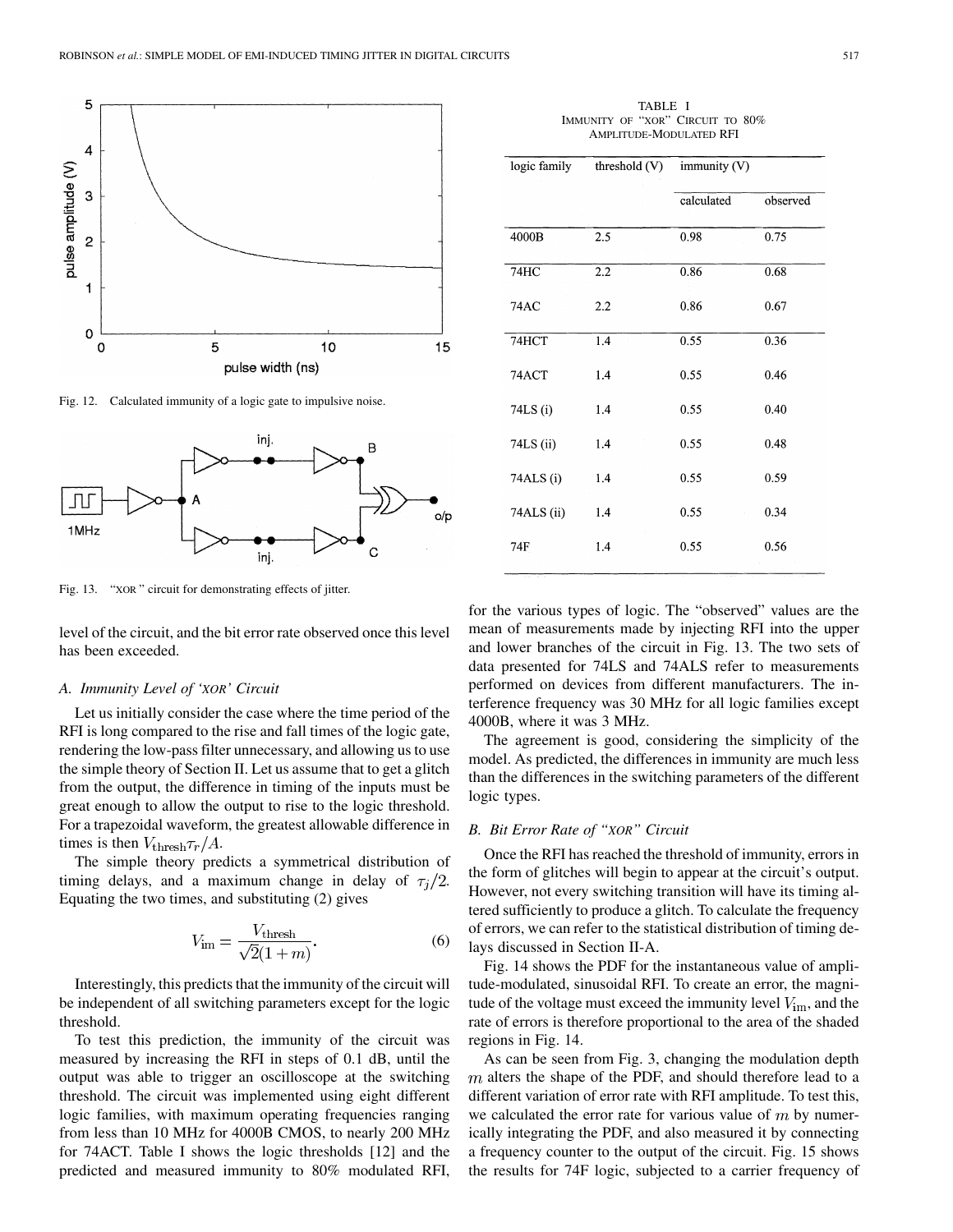

Fig. 14. Probability that instantaneous value of RFI exceeds immunity level.



Fig. 15. Rate of errors produced by "XOR" circuit for threat voltages exceeding the immunity level (a) calculated (b) observed.

30 MHz and modulation frequency of 1 kHz. The model correctly predicts that the glitch frequency rises faster when  $m$  is smaller. This behavior can be understood by referring to Fig. 3: for smaller modulation depths, the peaks at  $\pm (1-m)$  are closer to the edge of the PDF. The agreement between theory and measurement is worse at  $m = 0\%$  and 1%, than at 30% and 99%. A possible explanation is that the small amount of intrinsic jitter in the logic devices becomes convolved with the EMI-induced jitter, thus smoothing the peaks in the statistical distribution.

# VI. DISCUSSION AND CONCLUSION

The model presented above successfully represents the dependence of jitter on the amplitude, frequency and modulation depth of the interfering signal. An advantage over more complex methods is that no knowledge is required of the internal workings of a logic device, but only measurable switching parameters such as the rise and fall times. The introduction of the low-pass filter into the model leads to predictions of lower jitter at higher frequencies, and higher dynamic immunity to shorter pulses. Both these effects are observed in practical measurements.

The model gives not just the maximum variation in delay times, i.e, the jitter, but also its statistical distribution. We have shown that this information can help us estimate the bit error rate that occurs when the EMI-induced jitter exceeds the delay margin in a digital circuit.

In addition to EMI-induced jitter a real circuit will have some level of intrinsic jitter. Generally, the two effects should be uncorrelated, so the distribution of the combined jitter can be found from the convolution of the individual distributions, and the envelope obtained by summing their maxima or minima. An interesting situation arises when jitter is induced in different parts of a digital circuit by the same source of EMI, as the distributions will no longer be uncorrelated. This is an area for possible further research.

The work described above enables us to consider the relative merits of fast and slow logic families in digital circuits. Faster logic types are known to emit higher levels of EMI than slow ones [13]. Slower types of logic are less susceptible to impulsive noise when the pulse width is less than the response time. On the other hand, the model predicts that a constant level of sinusoidal RFI will induce greater levels of jitter in a slow logic device than in a fast one, provided that the period of the interfering signal is long compared to the rise and fall times of the device.

The investigation into the immunity of a real circuit revealed that although more jitter was indeed induced in slower logic devices, circuits implemented with slower logic were also less susceptible to the glitches arising from timing errors. The two effects almost cancel each other, leading to an immunity level that depends only on the switching threshold. The work presented here supports this advice to circuit designers: use the slowest logic type possible without compromising circuit performance.

#### **REFERENCES**

- [1] J. G. Tront, "Predicting URF upset of MOSFET digital ICs," *IEEE Trans. Electromagn. Compatibility*, vol. 27, pp. 64–69, Feb. 1985.
- [2] J.-J. Laurin, S. W. Zaky, and K. G. Balmain, "Prediction of delays induced by in-band RFI in CMOS inverters," *IEEE Trans. Electromagn. Compatibility*, vol. 37, pp. 167–174, May 1995.
- [3] F. Fiori, S. Benelli, G. Gaidano, and V. Pozzolo, "Investigation on VLSIs' input ports susceptibility to conducted RF interference," in *Proc. IEEE Int. Symp. Electromagnetic Compatibility*, Austin, TX, Aug. 18–22, 1997, pp. 326–329.
- J. F. Chappel and S. G. Zaky, "EMI effects and timing design for increased reliability in digital systems," *IEEE Trans. Circuits Syst. I*, vol. 44, pp. 130–142, Feb. 1997.